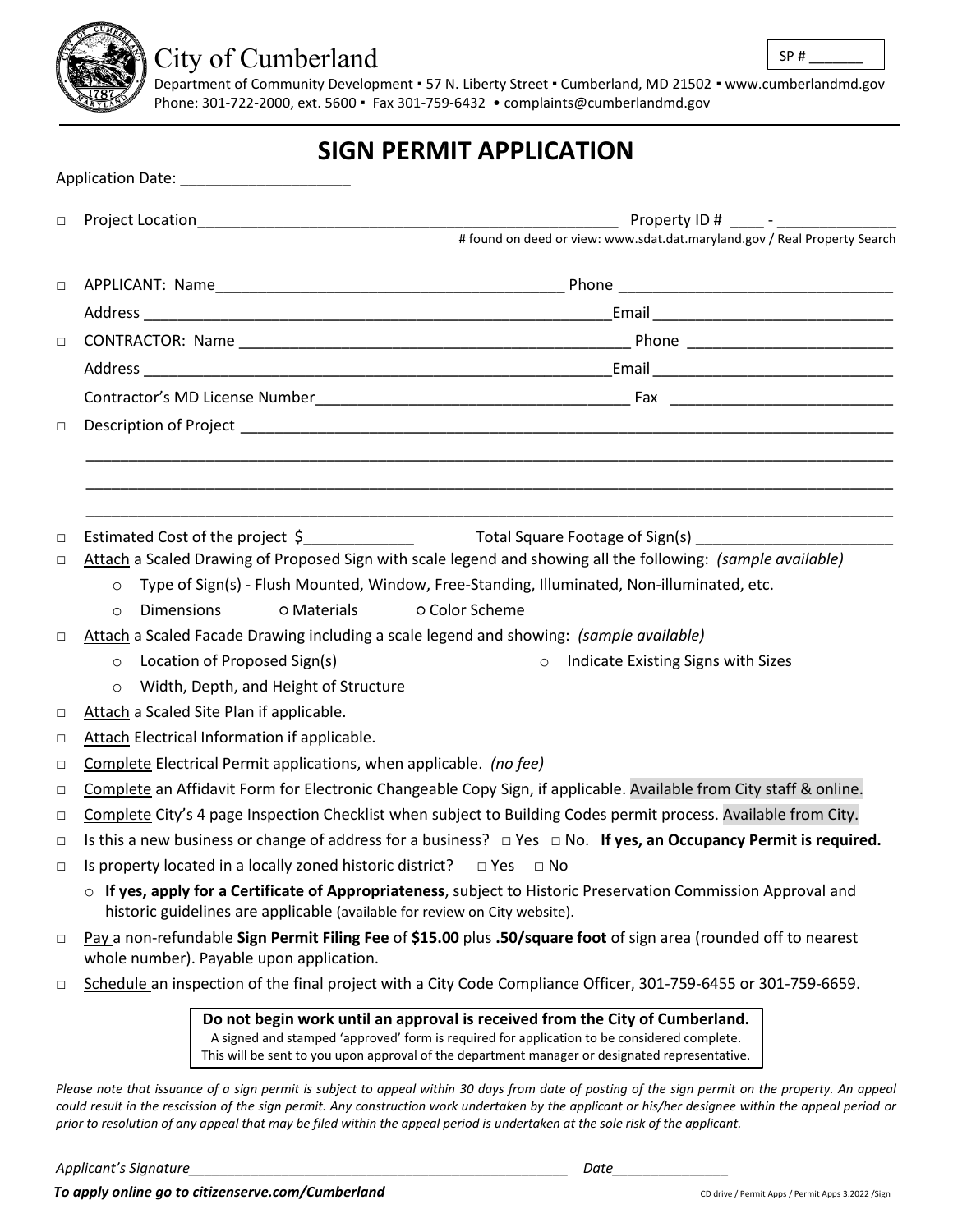## **AFFIDAVIT – ELECTRONIC CHANGEABLE COPY SIGN**

| Date:<br><u> 1980 - John Stone, Amerikaansk politiker (* 1980)</u> |       | Sign Permit Application # |
|--------------------------------------------------------------------|-------|---------------------------|
|                                                                    |       |                           |
| Sign/Business Physical Location:                                   |       |                           |
| Mailing Address, if different ________________________             |       |                           |
|                                                                    | Email |                           |
|                                                                    |       |                           |

## **Cumberland City Code Chapter 25 - Zoning Article XIV. - Sign Control Provisions Section 25.404 - General Sign Regulations**

"(u) All electronic changeable copy signs shall comply with the following minimum requirements:

- (1) Electronic changeable copy signs shall be permitted only as a freestanding sign, low ground (monument) sign, or a parallel (mounted) wall sign in those zoning districts where specifically permitted and only in full compliance with the applicable dimensions and height specified respectively for each type of sign within the applicable zone. However, not more than one (1) electronic changeable copy sign shall be permitted in any chosen form on an individual lot of record. Since electronic changeable copy signs permit wide flexibility in message font size and the number of individual messages that may be displayed over time not easily or conveniently obtained through alternative non-electronic message sign types, increases in the permitted number and/or maximum sign (display) area dimensions of electronic changeable copy signs shall not be approved by the zoning administrator or the board of zoning appeals.
- (2) All electronic changeable copy signs shall be programmed to ensure that each individual display message shall remain in static (non-moving, non-scrolling, non-streaming video, or non-changing) display for not less than eight (8) consecutive seconds before transitioning to a different display message. Any background image accompanying a message shall remain static with the wording and shall not emulate any form of motion or movement. The transition between individual messages shall occur through a gradual fade out of the preceding message and a gradual fade in to the subsequent message with no image overlap of not less than two (2) consecutive seconds, resulting in a complete individual message cycle of not less than ten (10) consecutive seconds. No flashing or simulated animation of any message or portion thereof (with the limited exception of authorized time and temperature displays) shall be permitted on an electronic changeable copy sign. Any and all background or text color patterns associated with a display message shall remain static an unchanging during each message display cycle.
- (3) Where an electronic changeable copy sign shall include a time and temperature display, said time display shall be in numeric hours and minutes only (not utilizing an animated clock face) and said temperature display shall be in numeric Fahrenheit and/or Celsius readings only. The time and temperature messages shall be allowed to change only as necessary to ensure reading accuracy and may be displayed either as part of each static individual message or as separate messages in the display cycle. The time and temperature shall be displayed in a fixed location on the display area during each programmed display cycle.
- (4) The sign shall be equipped with photosensitive equipment that is programmed to automatically adjust the brightness and contrast of the sign in direct relation to the ambient outdoor illumination. Maximum brightness levels for electronic changeable copy signs shall not exceed five thousand (5,000) nits (a standard unit measure of luminance) when measured from the sign's face at its maximum brightness, during daylight hours, and five hundred (500) nits when measured from the sign's face at its maximum brightness between dusk and dawn, i.e., the time of day between sunrise and sunset.